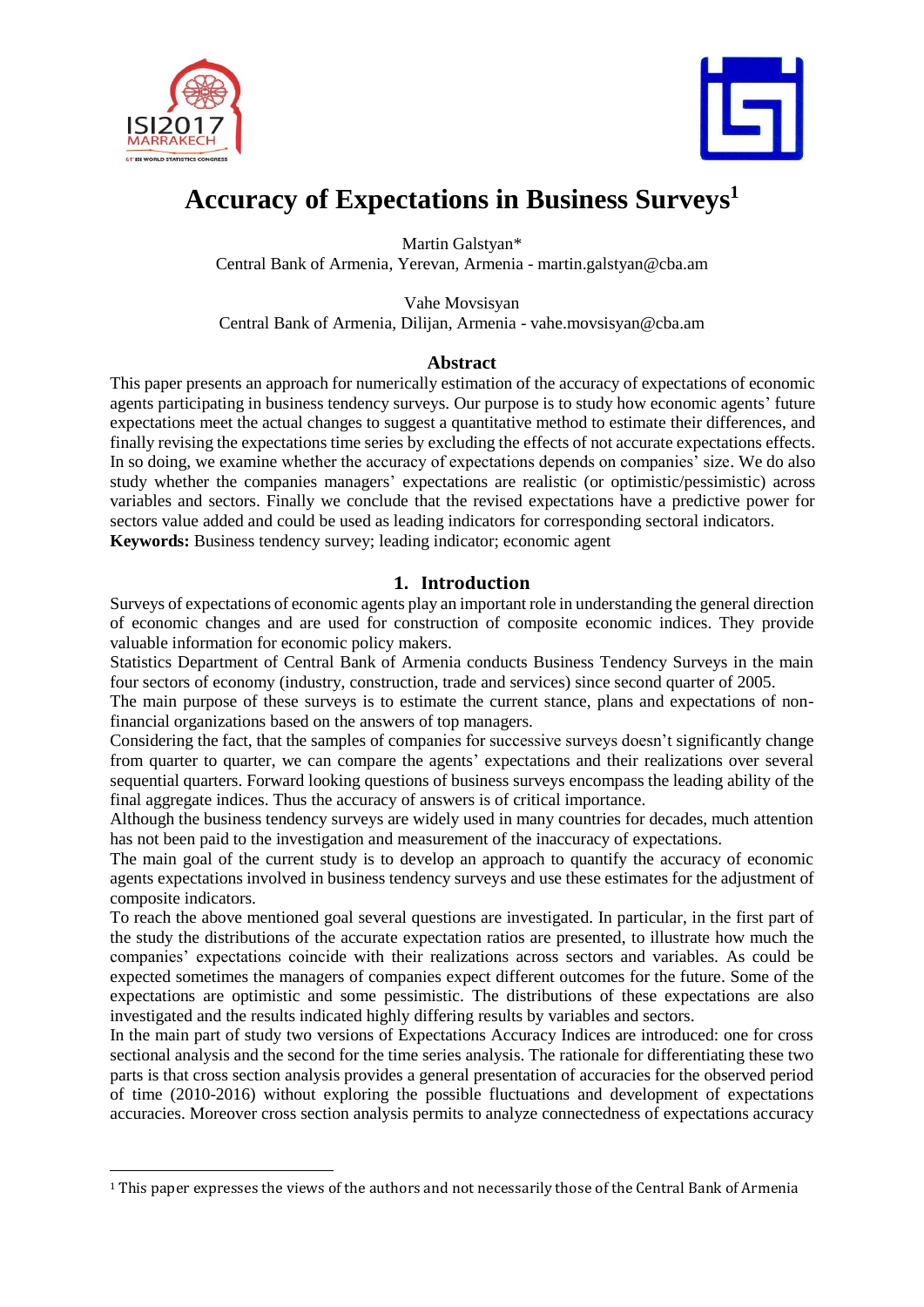

 $\overline{\phantom{a}}$ 



estimates with companies' size to understand whether big companies expectations are more accurate or not and whether these dynamics changes across variables and sectors.

From the time series analysis perspectives the Expectations Accuracy Indices are used to investigate the development of the accuracy of expectations over time. Another time series indicator of expectation accuracy is constructed to represent the optimistic and pessimistic expectations in one index, which further is used to adjust the economic variables balances (which are in general used for composite economic indicators construction).

In the last part of the research a leading ability of adjusted economic variables balances is tested combining them with the main macro variable of corresponding sectors of economy (value added).

### **2. Distributions of accurate expectations**

The business tendency surveys in different sectors of Armenian economy are based on perceptions and expectations of companies' managers over several variables characterizing their activities. The main questions of the survey are listed in the table 1. The respondents answer twice: comparing current quarter to the last quarter (Actual), and the next quarter to the current one (Expectation).

|                                                        |     | <b>Quarter t</b>                                                                            |                |
|--------------------------------------------------------|-----|---------------------------------------------------------------------------------------------|----------------|
| 1. Change in production volume                         |     | <b>Actual</b>                                                                               |                |
| 2. Change in production demand                         |     | 1.1. Increased compared to t-1                                                              |                |
| 3. Change in production price                          | ╦   | 2.1. Didn't change compared to t-                                                           | $\pm$          |
| 4. Change in number of employees                       | ter |                                                                                             |                |
| 5. Change in wage                                      |     | 3.1. Decreased compared to t-1<br><b>Expectation</b>                                        | <b>Quarter</b> |
| 6. Change in economic situation of<br>Sector/subsector | Ō   | 1.2. Will increase in $t+1$<br>2.2. Will not change in $t+1$<br>3.2. Will decrease in $t+1$ |                |

**Table 1: Main structure of business tendency surveys questionnaire**

The consistent structure of main variables in these surveys, regarding both present and upcoming quarters, gives an opportunity to analyze the accuracy of expectations of economic agents.

In the current research the data sets of business tendency surveys are used for the period from the 4th quarter of 2009 to the 3th quarter of 2016.

From the individual company perspectives it is possible to analyze several combinations of expectation and actual realization for the same quarter:

#### **Table 2: Expectation Accuracy Ratio for an individual company**

| The expectation coincides with real changes               | Accurate expectation ratio <sup>2</sup> $p_i^{\text{''0}}$  |
|-----------------------------------------------------------|-------------------------------------------------------------|
| -1 The expectation is overrated by "1 level" $3$          | Optimistic expectation ratio $p_i^{n-1}$                    |
| -2 The expectation is overrated by "2 level" <sup>4</sup> | Very optimistic expectation ratio $p_i^{n-2^n}$             |
| The expectation is overrated by "1 level"                 | Pessimistic expectation ratio $p_i^{\dagger 1}$             |
| The expectation is overrated by "2 level"                 | Very pessimistic expectation $p_i^{\text{''2}^{\text{''}}}$ |

In the figure 1 the distributions of "Accurate Expectations" are provided for each sector across all 6 variables summarized for the observed quarters.

 $2 p_i^{\text{no}}$  is the proportion of quarters when the *i*-th company had accurate expectations (only the companies who participated in the survey at least 10 quarters during the observed period).

 $3$  For example, a company expected an increase of the production volume, but the real output didn't change.

<sup>4</sup> For example, a company expected an increase of the production volume, but the real output decreased.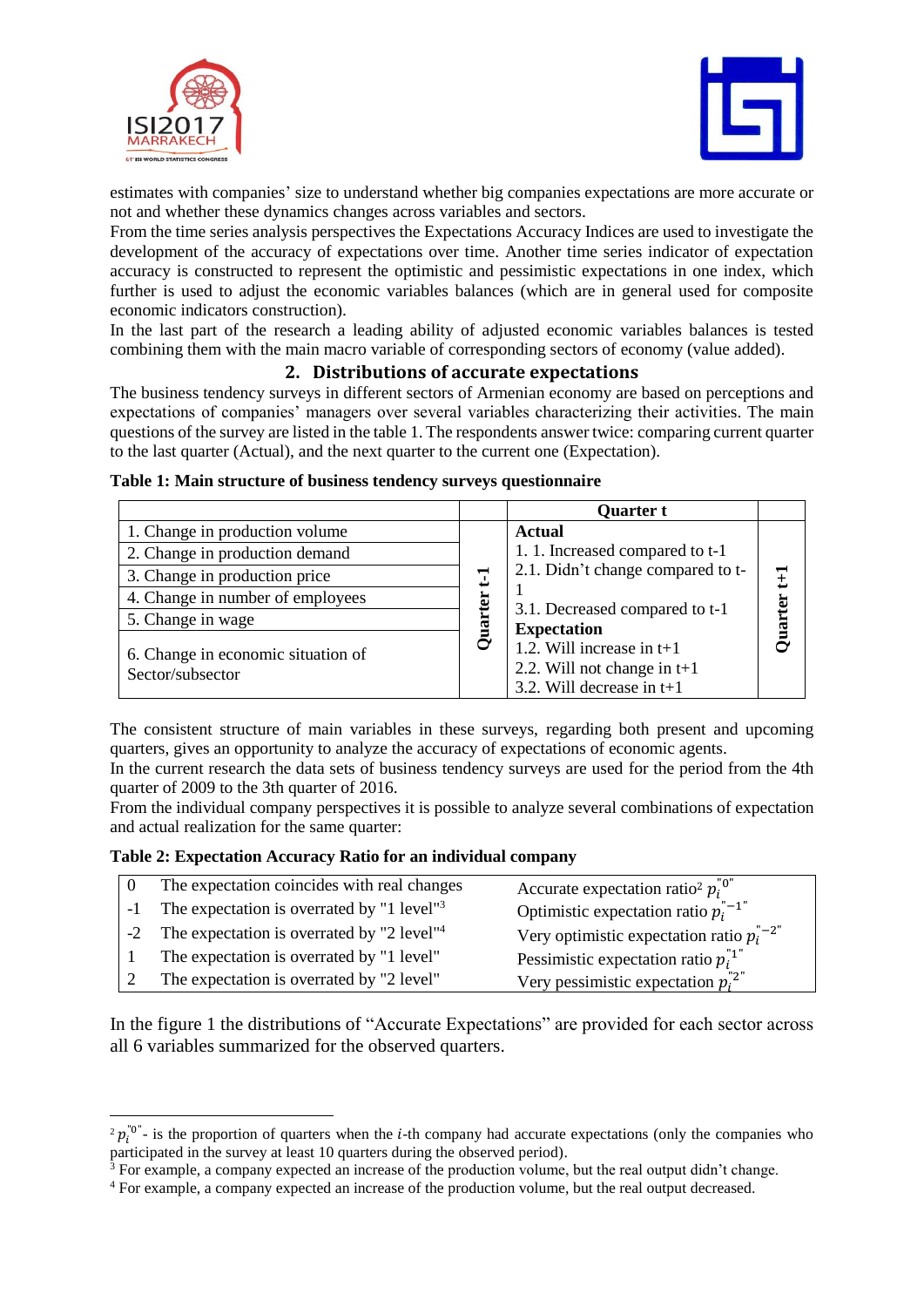





**Figure 1: The distributions of the accurate expectations ratio across sectors and variables**

From the above figure we can conclude that the variables of Price and Wage changes have the most accurate expectations and this is true for all four sectors. The expectations of demand have the lowest accuracy in all sectors. We've also tried to label the analyzed expectations by using pessimistic; realistic; optimistic tags for each variable<sup>5</sup>.





<sup>5</sup> Pessimistic=  $p_i^{\texttt{m}}$ <sup>+</sup>  $p_i^{\texttt{m}}$ <sup>2</sup>". Optimistic=  $p_i^{\texttt{m}}$  -  $1^{\texttt{m}}$  +  $p_i^{\texttt{m}}$  -  $2^{\texttt{m}}$ .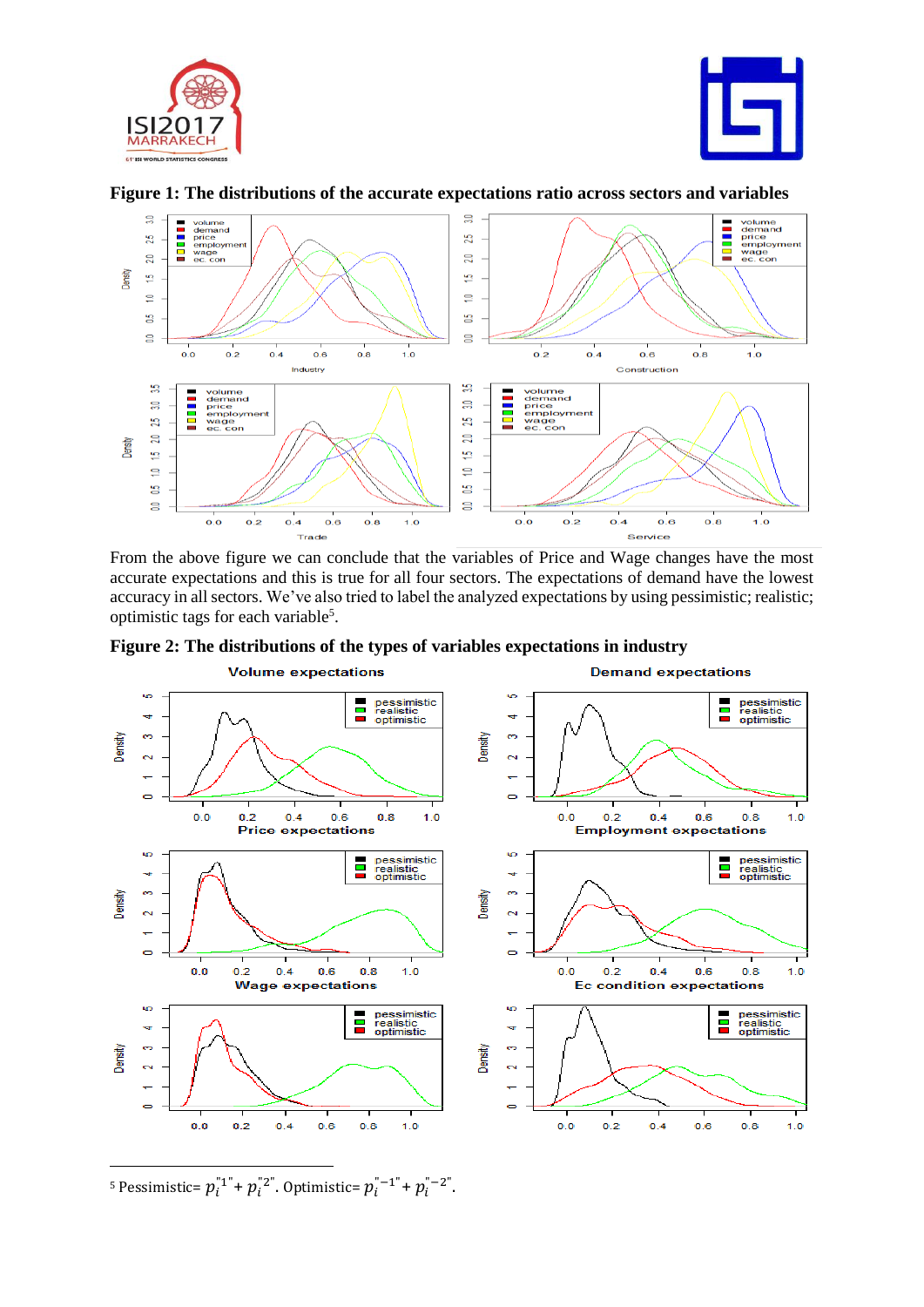



As can be seen, the distributions of the optimistic and pessimistic expectations of variables like, *price, employment*, and *wage* are pretty close to each other. They are skewed to the right but at the same time the proportions of companies with such expectations are lower. Expectations of industrial companies for these variables are mostly realistic.

The demand expectations are even more optimistic than realistic, meaning that industrial companies' expectations concerning demand change increase didn't materialize and the proportion of companies with such expectations was even higher than companies with realistic expectations.

Almost the same situation can be observed in case of economic conditions expectations. On average 30% of companies regularly participated in the business survey had optimistic expectations. The optimistic expectations of the volume changes were more widespread comparing to the pessimistic expectations.

So the main conclusion is that over the last 6-7 years the expectations regarding the volume, demand, and economic conditions have been overstated in industry, and the most part of positive expectations didn't realized. Similar patterns are observed for other sectors as well.

# **3. Expectations Accuracy Indices**

Summarizing the accurate, optimistic and pessimistic expectations two types of aggregate expectation accuracy index are constructed for each variable: one for cross sectional and the second for the time series analysis. Cross sectional analysis will allow investigate the general accuracy of expectations of variables, while the time series analysis will allow analyze the change in the level of accuracy of expectations.

### **Cross Sectional Analysis**

$$
EAI_i^{jk} = 1 \cdot p_i^{n_0} + 0.5 \cdot p_i^{n_1} + 0.5 \cdot p_i^{n_2} + 0 \cdot p_i^{n_3} + 0 \cdot p_i^{n_4} + 0 \cdot p_i^{n_5} + 0 \cdot p_i^{n_6} + 0 \cdot p_i^{n_7} + 0 \cdot p_i^{n_8} + 0 \cdot p_i^{n_9} + 0 \cdot p_i^{n_9} + 0 \cdot p_i^{n_9} + 0 \cdot p_i^{n_9} + 0 \cdot p_i^{n_9} + 0 \cdot p_i^{n_9} + 0 \cdot p_i^{n_9} + 0 \cdot p_i^{n_9} + 0 \cdot p_i^{n_9} + 0 \cdot p_i^{n_9} + 0 \cdot p_i^{n_9} + 0 \cdot p_i^{n_9} + 0 \cdot p_i^{n_9} + 0 \cdot p_i^{n_9} + 0 \cdot p_i^{n_9} + 0 \cdot p_i^{n_9} + 0 \cdot p_i^{n_9} + 0 \cdot p_i^{n_9} + 0 \cdot p_i^{n_9} + 0 \cdot p_i^{n_9} + 0 \cdot p_i^{n_9} + 0 \cdot p_i^{n_9} + 0 \cdot p_i^{n_9} + 0 \cdot p_i^{n_9} + 0 \cdot p_i^{n_9} + 0 \cdot p_i^{n_9} + 0 \cdot p_i^{n_9} + 0 \cdot p_i^{n_9} + 0 \cdot p_i^{n_9} + 0 \cdot p_i^{n_9} + 0 \cdot p_i^{n_9} + 0 \cdot p_i^{n_9} + 0 \cdot p_i^{n_9} + 0 \cdot p_i^{n_9} + 0 \cdot p_i^{n_9} + 0 \cdot p_i^{n_9} + 0 \cdot p_i^{n_9} + 0 \cdot p_i^{n_9} + 0 \cdot p_i^{n_9} + 0 \cdot p_i^{n_9} + 0 \cdot p_i^{n_9} + 0 \cdot p_i^{n_9} + 0 \cdot p_i^{n_9} + 0 \cdot p_i^{n_9} + 0 \cdot p_i^{n_9} + 0 \cdot p_i^{n_9} + 0 \cdot p_i^{n_9} + 0 \cdot p_i^{n_9} + 0 \cdot p_i^{n_9} + 0 \cdot p_i^{n_9} + 0 \cdot p_i^{n_9} + 0 \cdot p_i^{n_9} + 0 \cdot p_i^{n_9} + 0 \cdot
$$

 $E A I_i^{jk}$  – The expectations accuracy index of the k-th variable for *i*-th company in sector *j* during observed period of time (2010-2016).

The comparison of expectations accuracy indices across sectors and variables have proved over again that the demand, volume, and economic condition are the most difficult to predict in all 4 sectors.

| A WAZU UT ITAUWII UISHUUUWUJIN WUUMI WUT IISMIUUN WUL UNN NUUUT MISM TWI IWAZU |        |               |       |            |      |                           |
|--------------------------------------------------------------------------------|--------|---------------|-------|------------|------|---------------------------|
|                                                                                | Volume | <b>Demand</b> | Price | Employment | Wage | <b>Economic Condition</b> |
| <b>Industry</b>                                                                | 0.72   | 0.66          | 0.88  | $0.80\,$   | 0.87 | 0.75                      |
| <b>Construction</b>                                                            | 0.71   | 0.64          | 0.87  | 0.74       | 0.83 | 0.73                      |
| <b>Service</b>                                                                 | 0.71   | 0.70          | 0.86  | 0.85       | 0.91 | 0.76                      |
| <b>Trade</b>                                                                   | 0.73   | 0.71          | 0.90  | 0.82       | 0.89 | 0.77                      |

#### **Table 3: Mean expectations accuracy indices across sectors and variables**

The company level expectations accuracy indices are used to analyze the correlation between companies profit and the accuracy of expectations to test the hypothesis whether the big companies expectations are more accurate compared to small ones.

The correlation analysis is done for each sector separately and the results are summarized in table 4.

|  |  | Table 4: Correlation coefficients (and 95% CI) between expectation accuracy and profit |  |  |
|--|--|----------------------------------------------------------------------------------------|--|--|
|  |  |                                                                                        |  |  |

|                |                      |                                          | <b>Economic</b>                                    |                                         |                                           |                               |
|----------------|----------------------|------------------------------------------|----------------------------------------------------|-----------------------------------------|-------------------------------------------|-------------------------------|
|                | Volume               | <b>Demand</b>                            | <b>Conditions</b>                                  | Wage                                    | Employment                                | Price                         |
| Industry       | $0.21$ [0.09, 0.32]  | $0.2$ [0.08, 0.31]                       | $0.16$ [0.05, 0.28]                                |                                         | $0.10$ [-0.02, 0.21] $0.03$ [-0.09, 0.15] | $-0.07$ [ $-0.18$ , $0.05$ ]  |
| Construction   | $0.23$ [0.05, 0.40]  | $0.18$ [0.00, 0.35]                      | $0.24$ [0.06, 0.40]                                | $0.31$ [0.31, 0.46] $0.35$ [0.18, 0.50] |                                           | $0.06$ [-0.12, 0.24]          |
| Trade          | $0.05$ [-0.06, 0.18] | $0.07$ [-0.05, 0.18] $0.18$ [0.06, 0.28] |                                                    |                                         | $0.00$ [-0.12, 0.11] $0.07$ [-0.05, 0.18] | $-0.02$ [ $-0.14$ , 0.09]     |
| <b>Service</b> | $0.12$ [0.01, 0.23]  |                                          | $-0.04$ [ $-0.16$ , 0.07] $0.02$ [ $-0.09$ , 0.13] |                                         | $0.06$ [-0.05, 0.18] -0.11 [-0.22, 0.01]  | $-0.13$ [ $-0.24$ , $-0.02$ ] |

According to the above results accuracy of volume, demand, and economic conditions expectations have significant positive correlations with the profit, meaning that bigger industrial companies are more accurate in their expectations of the main three indicators. In construction sector, except the price variable, accuracy of expectations of all other five variables are significantly correlated with the company size. In the Trade sector the company's profit is significantly correlated only with the economic conditions expectations. In the Service sector the companies' size is significantly correlated only with the volume expectations accuracy.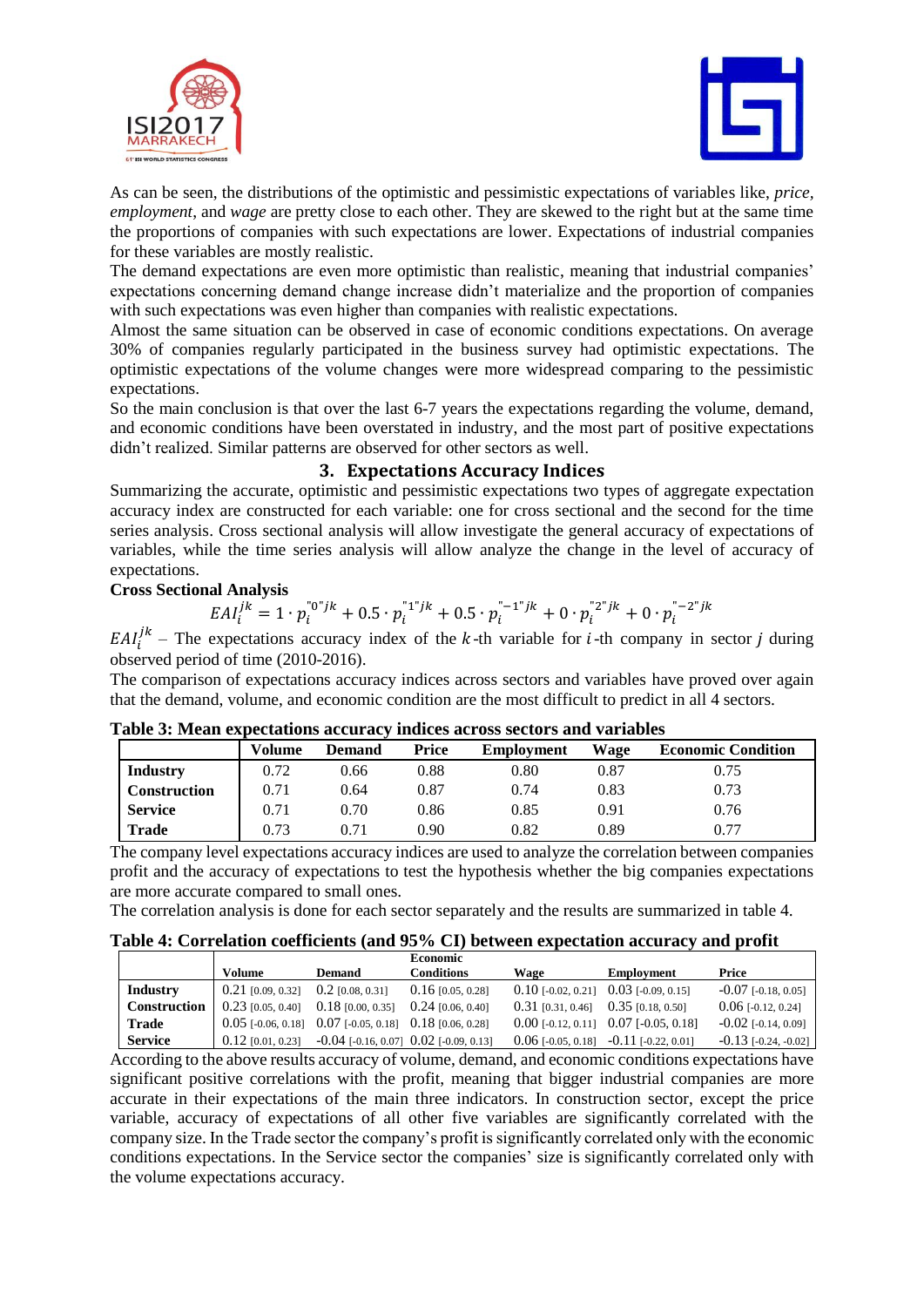



#### **Time Series Analysis**

*The expectations accuracy index*  $EAI_t^{jk} = 1 \cdot p_t^{n_0}b^k + 0.5 \cdot p_t^{n_1}b^k + 0.5 \cdot p_t^{n_2}b^k + 0 \cdot p_t^{n_2}b^k + 0 \cdot p_t^{n_2}b^k$ 

Where  $E A I_t^{\mu}$  – The expectations accuracy index of the k-th variable for the quarter t in sector j jk

**Figure 3: Expectations accuracy index in industry**



From figure 3 we can observe increasing trends in almost all variables expectations accuracy indices.

The next step of our study is to construct expectations accuracy index, which would encompass both pessimistic and optimistic expectations and would be used to adjust the original composite index.

# *The optimistic/pessimistic expectations*

$$
OptPes_t^{jk} = p_t^{r_1r_jk} + p_t^{r_2r_jk} - p_t^{r_1r_jk} - p_t^{r_2r_jk}
$$

 $Opt Pes<sub>t</sub><sup>jk</sup>$  – The indicator describing the optimistic/pessimistic expectations of the k-th variable for the quarter  $t$  in sector  $j$  (proportion of companies with optimistic expectations minus proportion of companies with pessimistic expectations). Negative values of  $OptPos_t^{jk}$  shows that in a given quarter the expectation of the  $k$ -th variable are more pessimistic than optimistic and vice versa.

Currently in the final Business Climate Index of sectors the so called balances of volume, demand, and economic conditions expectations are included (proportion of companies who expect increase of particular variable plus the half of companies who expected no change):

$$
Bal_t^{jk} = p_t^{n+1} + 0.5p_t^{n+1} + 0.5p_t^{n+1}
$$

Now, when we estimate optimistic/pessimistic character of expectations, we suggest adjusting these balances using  $\mathit{OptPes}^{jk}_t$ :

$$
AdjBal_t^{jk} = (1 - Opt Pes_t^{jk}) Bal_t^{jk}
$$

We assume that using adjusted balances of expectations in the Business Climate Indices computation will increase their overall accuracy as leading indicator for the main economic indicators of a particular sector.





Thus after implementation of suggested algorithm these expectations moved down for almost all observed quarters. One of the main outcomes of business tendency surveys results is the ability of composite economic indicators and their components to predict macro variables in different sectors to use the forward looking insights for policy formulation. From these perspectives it is interesting to analyze the relationships between individual variables expectations coming from the business surveys and quarterly value added in each sector of economy.

The trends of adjusted balances of expectations of variables like volume, demand, and economic conditions are provided together with the trend of value added indicators of particular sector.

<sup>6</sup> All time series are seasonally adjusted.